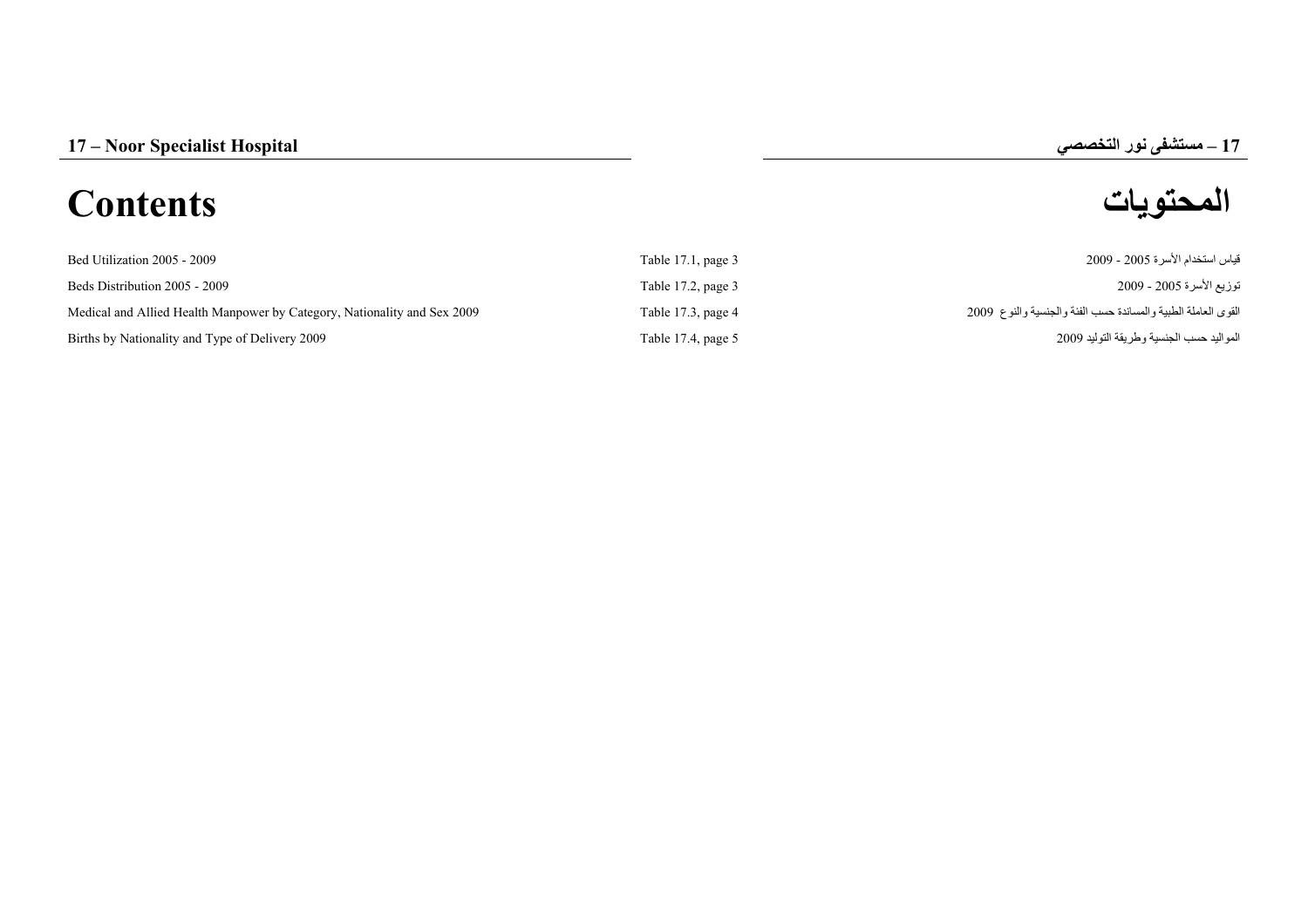## **جدول 17.1 Table قياس استخدام الأسرة 2005 - 2009 Bed Utilization 2005 - 2009**

<span id="page-1-0"></span>

| <b>Description</b>      | 2009  | 2008  | 2007  | 2006  | 2005  | البيان                                     |
|-------------------------|-------|-------|-------|-------|-------|--------------------------------------------|
| Total admissions        | 1,833 | 1,603 | 1,407 | 1,139 | 647   |                                            |
| Total discharges        | 1,832 | 1,602 | 1,407 | 1,139 | 647   | إجمالي الدخول<br>إجمالي الخروج             |
| Number of beds          | 24    | 24    | 24    | 24    | 24    | عدد الأسرة                                 |
| Bed days available      | 8,760 | 8,784 | 8,760 | 8,760 | 8,760 | أيام الأسرة                                |
| Patient days-overnight  | 1,624 | 1,293 | 1,410 | 1,228 | 570   | أيام المرضي                                |
| Patients days $<$ 1 day | 1,157 | 1,040 | 797   | 616   | 386   | أيام المرضىي أقل من يوم                    |
| Total patients days     | 2,781 | 2,333 | 2,207 | 1,844 | 956   |                                            |
| Bed occupancy rate      | 31.7  | 26.6  | 25.2  | 21.1  | 10.9  | معدل أشغال السرير                          |
| Turnover rate           | 76.3  | 66.8  | 58.6  | 47.5  | 27.0  | معدل دوران السرير                          |
| Turnover interval       | 3.3   | 4.0   | 4.7   | 6.1   | 12.1  | فترة فراغ السرير                           |
| Average daily admission | 5.0   | 4.4   | 3.9   | 3.1   | 1.8   |                                            |
| Average daily discharge | 5.0   | 4.4   | 3.9   | 3.1   | 1.8   | متوسط الدخول اليومي<br>متوسط الخروج اليومي |
| Average length of stay  | 1.5   | 1.5   | 1.6   | 1.6   | 1.5   | متوسط مدة الأقامة                          |

### **توزيع الأسرة 2005 - 2009 Beds Distribution 2005 - 2009 جدول 17.2 Table**

| <b>Service</b>                   | 2009 | 2008 | 2007 | 2006            | 2005 | الخدمة                                  |
|----------------------------------|------|------|------|-----------------|------|-----------------------------------------|
| Private Ward (VIP)               |      | 3    |      |                 | 3    | الجناح الخاص                            |
| Intensive care unit              |      |      |      |                 | ົ    | وحدة العناية القصوى                     |
| Medical / Surgical               | 17   | 17   | 17   | 17              | 17   | الباطنية / الجراحة                      |
| Obstetrics / Gynecology          |      |      |      |                 |      | أمراض النساء والولادة                   |
| <b>Total</b>                     | 24   | 24   | 24   | 24 <sub>1</sub> | 24   | الحملة                                  |
| Special Care Baby Unit / Nursery |      | 6    | 6    | ิค              | 6    | وحدة العناية الخاصة بالمواليد / الحضانة |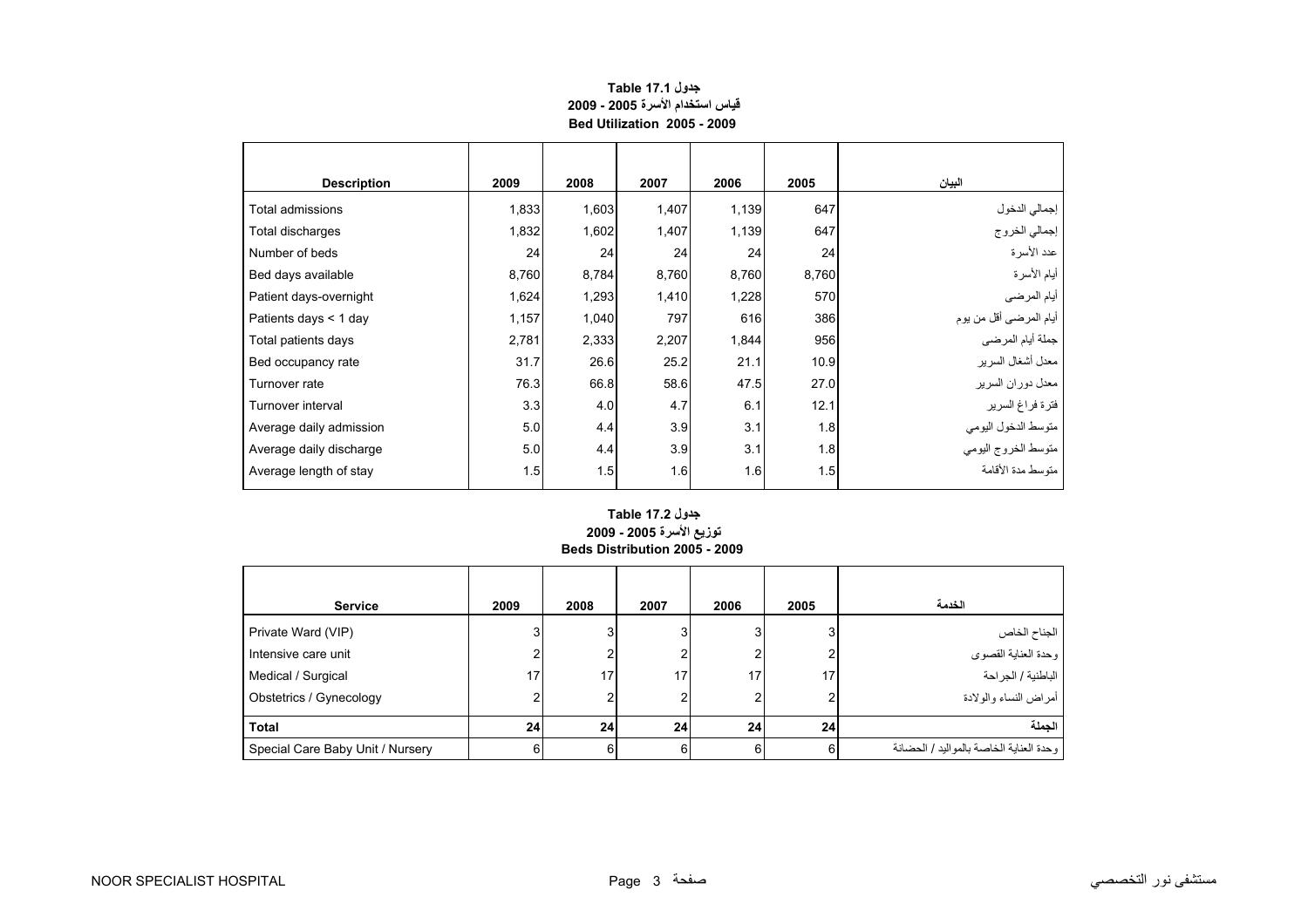<span id="page-2-0"></span>

| Total  |                 |      |              |        |                                     |              |                       |      |                                                  |
|--------|-----------------|------|--------------|--------|-------------------------------------|--------------|-----------------------|------|--------------------------------------------------|
|        |                 |      |              |        |                                     |              |                       |      |                                                  |
| الجملة | أنشى            | نكر  | الجملة       | أنشى   | ذكر                                 | الجملة       | أنشى                  | نكر  |                                                  |
| Total  | Female          | Male | <b>Total</b> | Female | Male                                | <b>Total</b> | Female                | Male | الفئة                                            |
|        |                 |      | 9            |        | 6                                   | 13           |                       | 9    | الأطباء                                          |
| 24     | 24 <sub>1</sub> |      |              |        |                                     |              |                       |      | الممرضات *                                       |
|        | 3               |      | 3            |        |                                     |              |                       |      |                                                  |
|        | 3               |      |              |        |                                     | 2            |                       |      | الممرضين العمليين<br>فنيو علاج طبيعي وتأهيل مهني |
|        |                 |      |              |        |                                     |              |                       |      |                                                  |
|        | 22              |      |              | 15     | الجملة Non-Bahraini<br>3<br>24<br>2 |              | Bahraini   غیر بحرینی |      | بحريني                                           |

### **جدول 17.3 Table القوى العاملة بالمهن الطبية والمساندة حسب الفئة <sup>و</sup> الجنسية <sup>و</sup> النوع <sup>2009</sup> Medical and Allied Health Manpower by Category, Nationality and Sex 2009**

\* Nurses excluding practical nurses and other grades below staff nurse . . الأقل والفئات العمليين الممرضين يشمل لا العدد :الممرضات\*